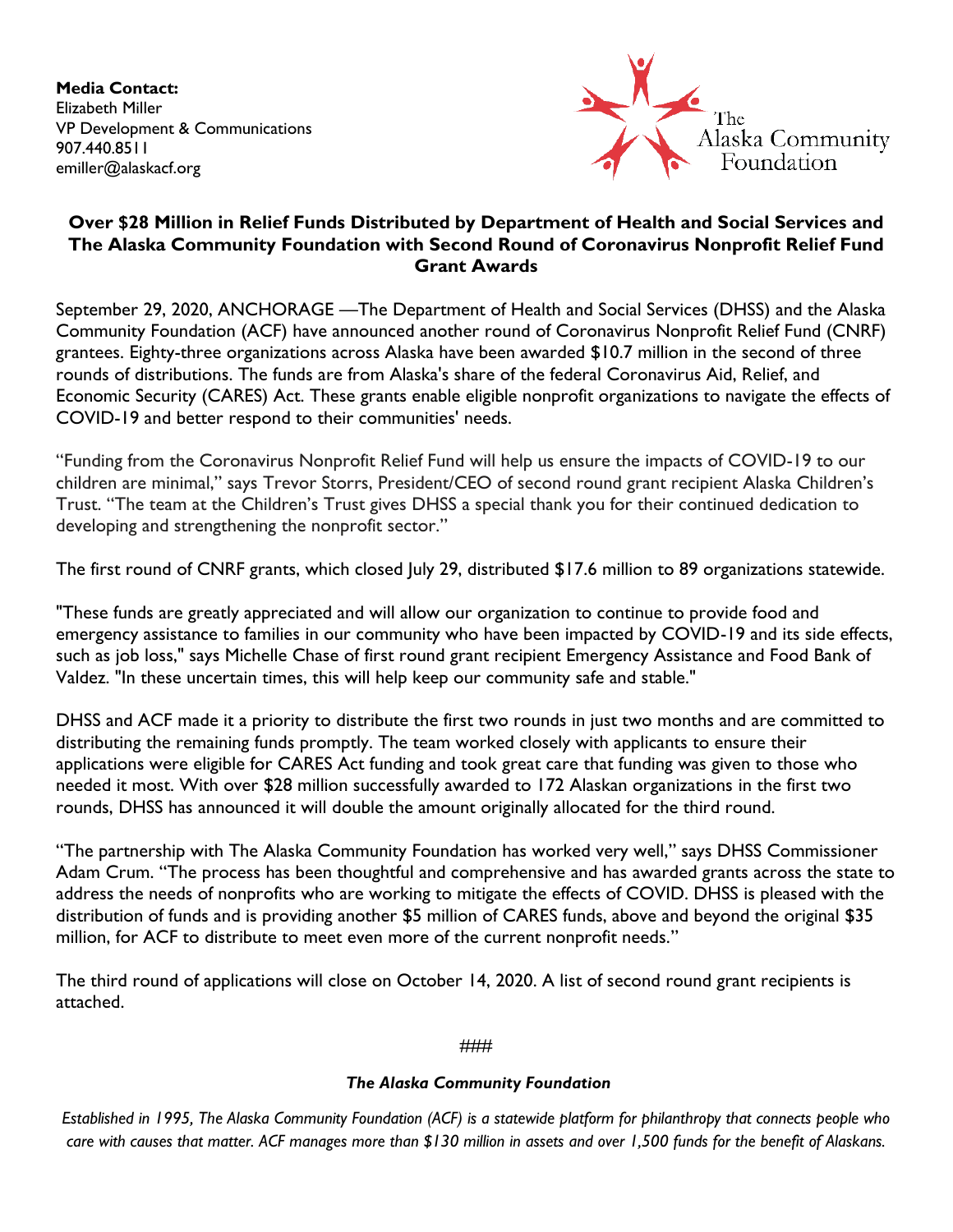*ACF's mission is to inspire the spirit of giving and connect people, organizations, and causes to strengthen Alaska's communities now and forever. For more information, visit www.alaskacf.org or call 907-334-6700.*

| <b>Organization Name</b>                                  | <b>Organization City</b> |
|-----------------------------------------------------------|--------------------------|
| Abused Women's Aid in Crisis (AWAIC)                      | Anchorage                |
| Alaska Aviation Museum                                    | Anchorage                |
| Alaska Botanical Garden                                   | Anchorage                |
| Alaska Center for the Performing Arts                     | Anchorage                |
| Alaska Children's Trust                                   | Anchorage                |
| Alaska Jewish Campus                                      | Anchorage                |
| Alaska Network on Domestic Violence and<br>Sexual Assault | Juneau                   |
| Alaska SeaLife Center                                     | Seward                   |
| Alaska State Fair, Inc.                                   | Palmer                   |
| Alaska Trails                                             | Anchorage                |
| Alaska Wildlife Conservation Center                       | Girdwood                 |
| Alzheimer's Resource of Alaska                            | Anchorage                |
| American Cancer Society, Inc.                             | Anchorage                |
| Anchorage Downtown Partnership Ltd.                       | Anchorage                |
| Anchorage Montessori School                               | Anchorage                |
| Anchorage re:MADE                                         | Anchorage                |
| Anchorage Youth Court                                     | Anchorage                |
| Athabascan Fiddlers Association                           | Fairbanks                |
| <b>AURORA</b> Equine Therapy                              | Wasilla                  |
| AWARE, Inc.                                               | Juneau                   |
| <b>Best Beginnings</b>                                    | Anchorage                |
| Bethel Broadcasting, Inc. (dba KYUK)                      | Bethel                   |
| Bethel Community Services Foundation, Inc.                | Bethel                   |
| <b>Bethel Family Clinic</b>                               | Bethel                   |
| Betty Eliason Child Care Center                           | Sitka                    |
| <b>Bunnell Street Arts Center</b>                         | Homer                    |
| Camai CHC                                                 | Naknek                   |
| Chichagof Conservation Council                            | Tenakee Springs          |
| Christian Health Associates                               | Anchorage                |
| City of Bethel                                            | Bethel                   |
| Cooper Landing Emergency Services                         | Cooper Landing           |
| Cordova Community Medical Center                          | Cordova                  |
| Downtown Soup Kitchen Hope Center                         | Anchorage                |
| Eastern Aleutian Tribes, Inc.                             | Aleutian Chain           |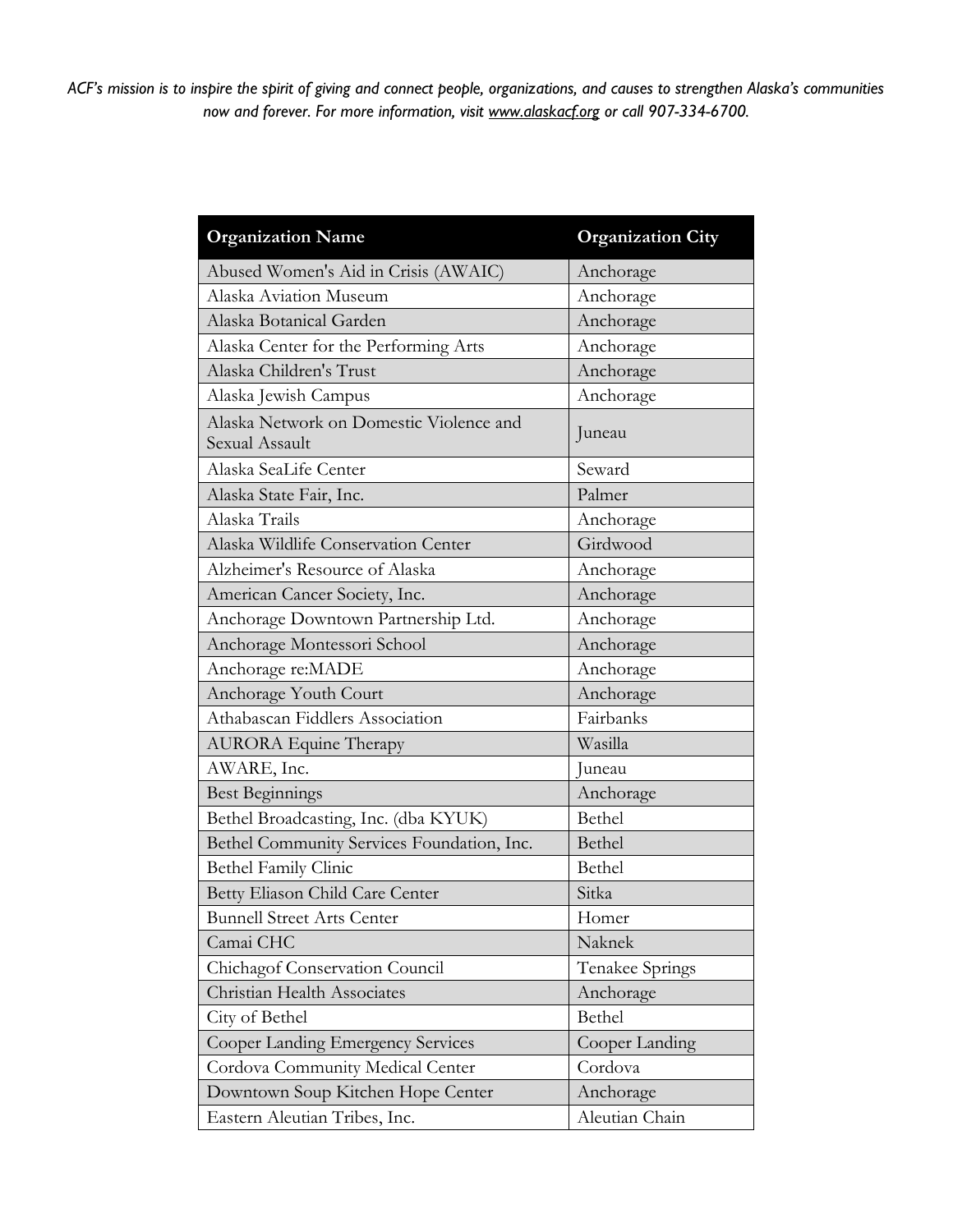| Facing Foster Care in Alaska                | Anchorage   |
|---------------------------------------------|-------------|
| Fairbanks Children's Museum                 | Fairbanks   |
| Fairbanks Resource Agency                   | Fairbanks   |
| Family Promise of Juneau                    | Juneau      |
| <b>First City Homeless Services</b>         | Ketchikan   |
| First United Methodist Church of Anchorage  | Anchorage   |
| Food Bank of Alaska                         | Anchorage   |
| Friends of Eagle River Nature Center, Inc.  | Eagle River |
| Gastineau Human Services                    | Juneau      |
| Girls Rock Camp Alaska                      | Anchorage   |
| Grace Christian School                      | Anchorage   |
| Grow Ketchikan                              | Ketchikan   |
| Haines Assisted Living, Inc.                | Haines      |
| Homer Council on the Arts                   | Homer       |
| Homer Hockey Association                    | Homer       |
| <b>Iditarod Trail Committee</b>             | Wasilla     |
| Ilisagvik College                           | Utqiagvik   |
| Kenai River Sportfishing Association        | Soldotna    |
| Mat-Su Services for Children & Adults, Inc. | Wasilla     |
| Momentum Dance Collective                   | Anchorage   |
| Musk Ox Development Corporation             | Palmer      |
| MY House                                    | Wasilla     |
| Native Village of Port Heiden               | Port Heiden |
| New Hope on the Last Frontier               | Anchorage   |
| Nurse-Family Partnership                    | Anchorage   |
| Petersburg Mental Health Services           | Petersburg  |
| SAH Soccer, Inc.                            | Homer       |
| See Stories                                 | Anchorage   |
| Shepherd of the Valley Lutheran Church      | uneau       |
| Shiloh Community Housing, Inc.              | Anchorage   |
| Southeast Alaska Food Bank                  | Juneau      |
| Southeast Alaska Independent Living (SAIL)  | Juneau      |
| Southwest Region School District            | Dillingham  |
| St. Mary's Episcopal Church                 | Anchorage   |
| Sterling Senior Citizens, Inc.              | Sterling    |
| Story Works Alaska                          | Anchorage   |
| Tundra Women's Coalition                    | Bethel      |
| United Service Organizations, Inc.          | <b>JBER</b> |
| United Way of Anchorage                     | Anchorage   |
| United Way of Mat-Su                        | Palmer      |
| University of Alaska Museum of the North    | Fairbanks   |
| <b>Upper Susitna Food Pantry</b>            | Talkeetna   |
| Valdez Native Tribe                         | Valdez      |